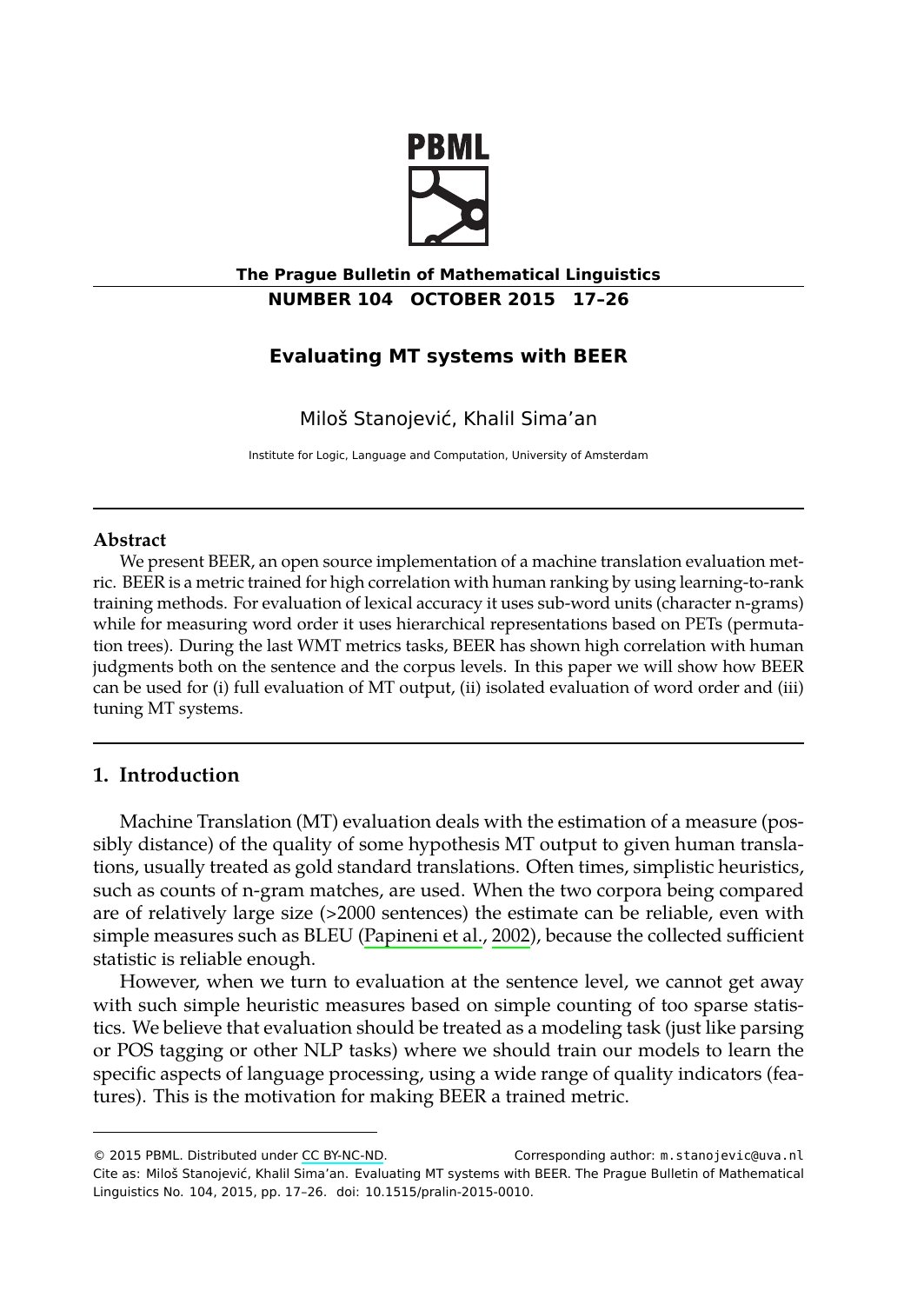It is no surprise that trained metrics perform much better than heuristic metrics. BEER has been the best sentence level metric on WMT14 metrics task (Macháček and Bojar, 2014), and one of the best on both corpus and sentence level on WMT15 metrics task (Stanojević et al., 2015a). On the WMT15 tuning task for Czech-English BEER was the best submitted system falling behind only over the strong baseline (Stanojević et al., 2015b).

Unfortunately, trained metrics are often not that easy to use. Furthermore, these metric[s are mostly made for](#page-9-0) t[he me](#page-9-0)trics tasks and often not published online, and when they are published online, t[his is done without the trained](#page-9-1) models or without suitable documentation. With t[his paper we aim to document B](#page-9-1)EER as a trained metric that performs well but also is easy to use, offering a range of attractive properties that re[searchers are used to see in th](#page-9-2)e simple mea[sures \(for example statis](#page-9-2)t[ical te](#page-9-2)sting, tuning and many more).

In this paper we will concentrate only on the us[age of BEER, but BEER](#page-9-2) [has m](#page-9-2)any interesting aspects that are presented elsewhere:

- evaluation of word order using permutation trees (PETs) (Stanojević and Sima'an, 2014b)
- character n-gram matching (Stanojević and Sima'an, 2014a)
- a learning-to-rank model (Stanojević and Sima'an, 2014a)
- a corpus level score that decomposes to sentence level scores (Stanojević and Sima'an, 2015)
- a tuning model that is not biased for recall (Stanojević and Sima'an, 2015)
- a Treepel version based on syntactic features (Stanojević and Sima'an, 2015)

<span id="page-1-0"></span>In the next section we will briefly summarize some these aspects.

### **2. BEER basics**

The model underying the BEER metric is flexible for the integration of an arbitrary number of new features and has a training method that is targeted for producing good rankings among systems. Two other characteristic properties of BEER are its hierarchical reordering component and char n-grams lexical matching component.

BEER is essentially a linear model with which the score can be computed in the following way:

$$
score(h,r) = \sum_{i} w_i \times \phi_i(h,r) = \vec{w} \cdot \vec{\phi}
$$
 (1)

where  $\vec{w}$  is a weight vector and  $\vec{\phi}$  is a feature vector.

### **2.1. Learning-to-rank**

Since the task on which our model is going to be evaluated is ranking translations it comes natural to train the model using *learning-to-rank* techniques.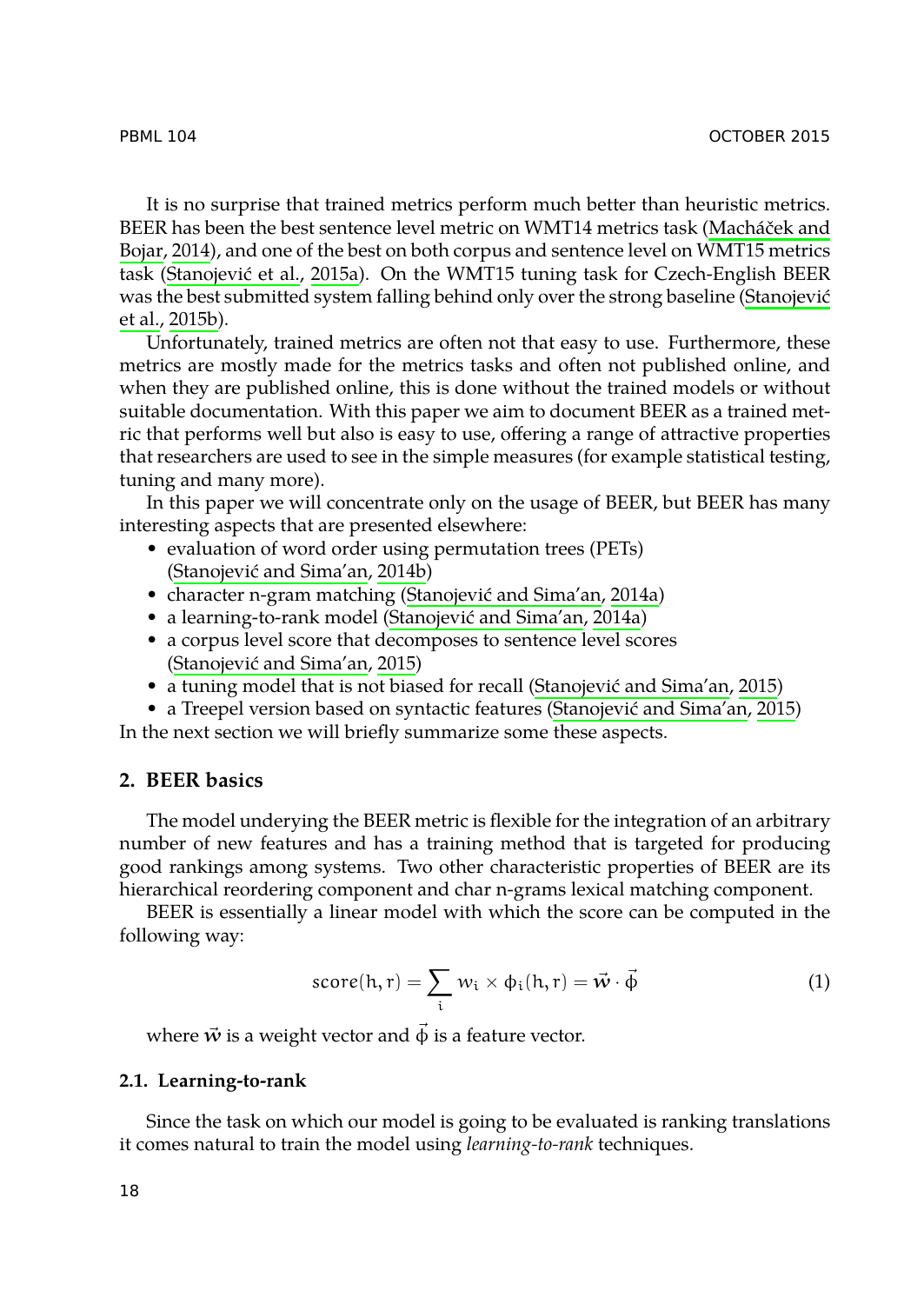Our training data consists of pairs of "good" and "bad" translations. By using a feature vector  $\vec{\phi}_{\rm good}$  for a good translation and a feature vector  $\vec{\phi}_{\rm bad}$  for a bad translation then using the following equations we can transform the ranking problem into a binary classification problem (Herbrich et al., 1999):

score(h<sub>good</sub>,r) > score(h<sub>bad</sub>,r) 
$$
\Leftrightarrow
$$
  
\n $\vec{w} \cdot \vec{\phi}_{good} > \vec{w} \cdot \vec{\phi}_{bad} \Leftrightarrow$   
\n $\vec{w} \cdot \vec{\phi}_{good} - \vec{w} \cdot \vec{\phi}_{bad} > 0 \Leftrightarrow$   
\n $\vec{w} \cdot (\vec{\phi}_{good} - \vec{\phi}_{bad}) > 0$   
\n $\vec{w} \cdot (\vec{\phi}_{bad} - \vec{\phi}_{good}) < 0$ 

If we look at  $\vec{\phi}_{\rm good} - \vec{\phi}_{\rm bad}$  as a positive training instance and at  $\vec{\phi}_{\rm bad} - \vec{\phi}_{\rm good}$  as a negative training instance, we can train any linear classifier to find weight the vector  $\vec{w}$  that minimizes mistakes in ranking on the training set.

In practice BEER uses logistic regression as implemented in Weka toolkit (Hall et al., 2009). So the estimated weights are used in the following way:

$$
score(h,r) = \frac{2}{1 + e^{-\sum_{i} w_i \times (\phi_i(h,r) - \phi_i(r,r))}}
$$
(3)

The main difference from Equation1 is that here:

- 1. first substract features of system translation given reference and reference given reference
- 2. apply sigmoid function and then
- 3. we multiply with 2

This formula does not make a difference in ranking compared to Equation 1 but it makes a difference in scaling the scores. Motivation for it is explained in Stanojević and Sima'an (2015). This scaling is important for getting a better corpus level score that is calculated a[s average sentence lev](#page-9-3)el score over [whole corpus:](#page-9-4)

$$
BEER_{corpus}(c) = \frac{\sum_{s_i \in c} BEER_{sent}(s_i)}{|c|}
$$
 (4)

#### **2.2. Lexical component based on char n-grams**

Lexical scoring of BEER relies heavily on character n-grams. Precision, Recall and F1-score are used with char n-gram orders from 1 until 6. These scores are more smooth on the sentence level than word n-gram matching that is present in other metrics like BLEU (Papineni et al., 2002) or METEOR (Michael Denkowski and Alon Lavie, 2014).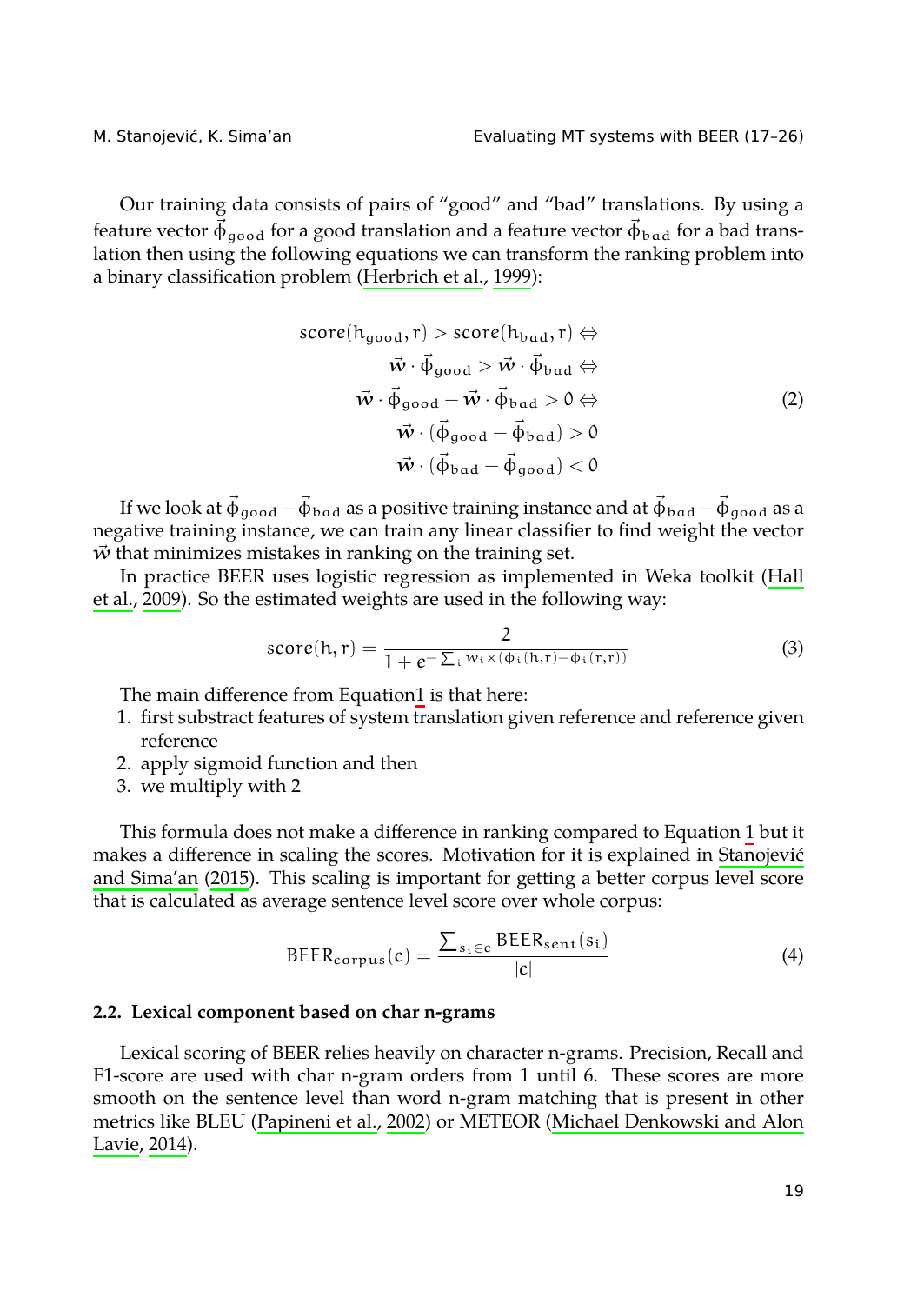<span id="page-3-0"></span>



Figure 1: Examples of PETs

BEER also uses precision, recall and F1-score on word level (but not with word ngrams). Matching [of words is compu](#page-8-0)ted o[ver METEOR alignments](#page-8-1) that use WordNet, paraphrasing and stemming to have more accurate alignment.

We also make distinction between function and content words. For more precise description on used features and their effectiveness you can look at Stanojević and Sima'an (2014a).

#### **2.3. Reordering component based on PETs**

Alignment between system and reference translation can be simplified and considered as permutation of words from the reference translation in the system translation. Previous work by Isozaki et al. (2010) and Birch and Osborne (2010) used this permutation view of word order and applied K[end](#page-3-0)all  $\tau$  [for](#page-3-0) evaluating its distance from ideal (monotone) word order.

BEER goes beyond this *skip-gram* based evaluation and decomposes permutation into a hierarchical structure which shows how subparts of permutation form small groups that can be reordered all together. Figure 1a shows PET for permutation *⟨*2, 5, 6, 4, 1, 3*⟩*. Ideally the permutation tree will be filled with nodes *⟨*1, 2*⟩* which would say that there is no need to do any reordering (everything is in the right place). BEER has features that compute the number of different node types and for each different type it assigns a different weight. Sometimes there are more than one PET for the same permutation. Consider Figure 1b and 1c which are just 2 out of 3 possible PETs for permutation  $(4, 3, 2, 1)$ . Counting the number of trees that could be built is also a good indicator of the permutation quality.

# **3. Installing BEER**

BEER is implemented in Scala so the only requirement for running it is just having the latest version of Java virtual machine installed (at least version 8). All the dependencies of BEER are included with the installation except METEOR and Stanford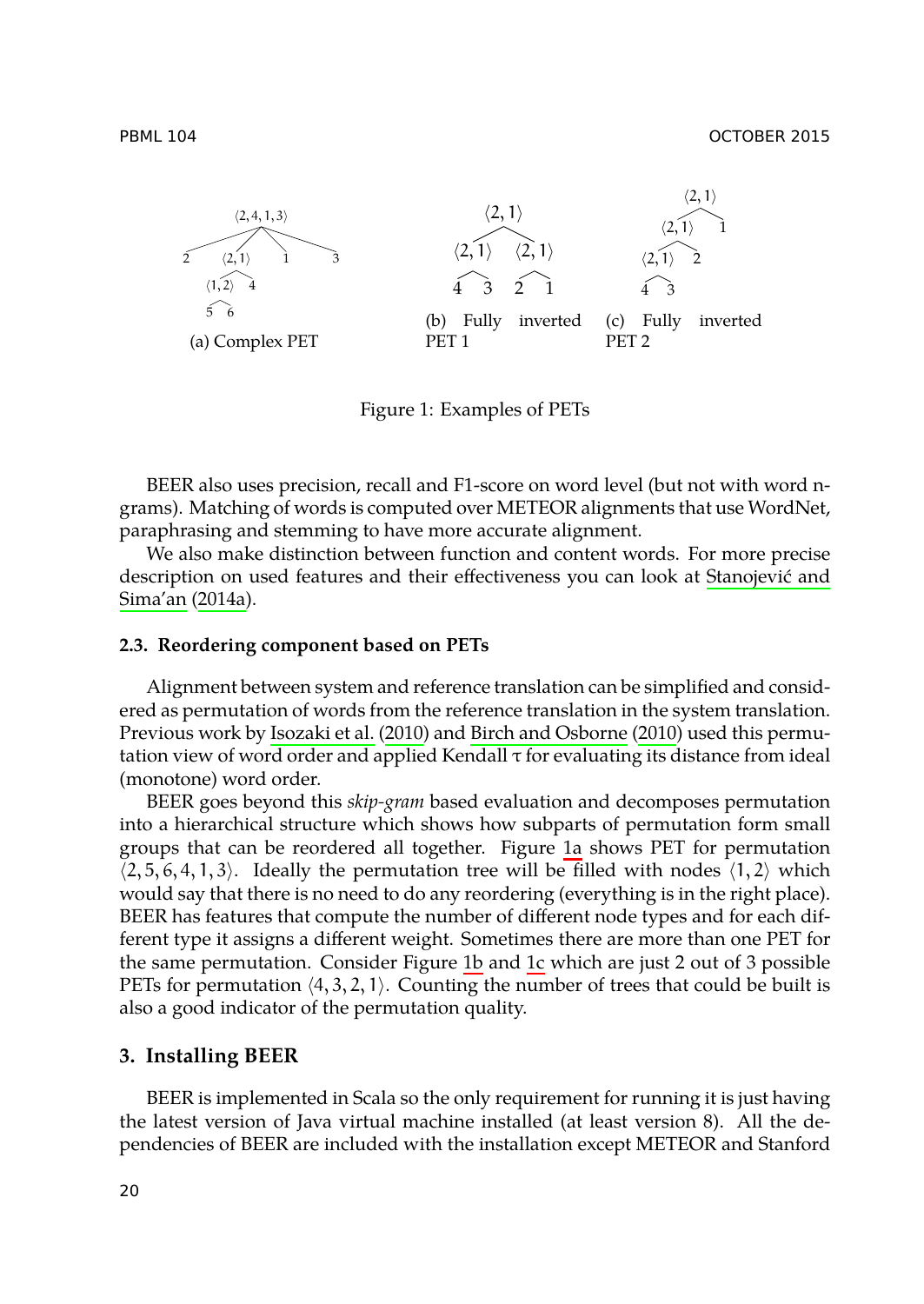CORE dependency parser (Chen and Manning, 2014) which gets installed automatically the first time BEER is ran.

The basic procedure to install BEER is with the following commands in terminal:

```
wget https://staff.fnwi.uva.nl/m.stanojevic/beer/beer_1.1.tar.gz
tar xfvz beer_1.1.tar.gz
./beer_1.1/beer # this installs METEOR and Stanford parser
rm beer_1.1.tar.gz
```
### **4. Usage from command line**

BEER has several *working modes*. They specify if we want to use BEER for evaluation, for computing features, for training, for evaluating reordering or we want to use it for interactive evaluation on the terminal. We will explain three modes that are most useful from these: evaluation, evaluateReordering and interactive mode.

Bellow is an example of using BEER with evaluation working mode, where system translation is given with parameter -s, reference translation with parameter -r and language with parameter -l.

./beer --workingMode evaluation -l en -s system.en -r reference.en

Because --workingMode evaluation is the default setting we can also skip that parameter and just write:

./beer -l en -s system.en -r reference.en

This command will print the corpus level BEER score. To get the sentence level scores we just need to add --printSentScores to the command. The language parameter -l is an obligatory parameter for BEER because BEER uses language specific models for scoring and language specific resources (parsers, function words lists, paraphrase tables, stemmers...) for aligning reference and system translation. All languages from WMT13 and WMT14 are supported at this point. There is additional language *other* which is recommended in case there is no language specific model available.

This and some other parameters of BEER are shown in Table 1.

### **5. Usage in interactive mode**

In some use cases the user might want to connect some other application with BEER. This can be done by using BEER as a library in case the other application executes on Java virtual machine, but the more general solution is usage of BEER through the interactive command line. This allows usage of BEER from any application which can read and write through pipe to some program. Here we describe this interactive way of using BEER.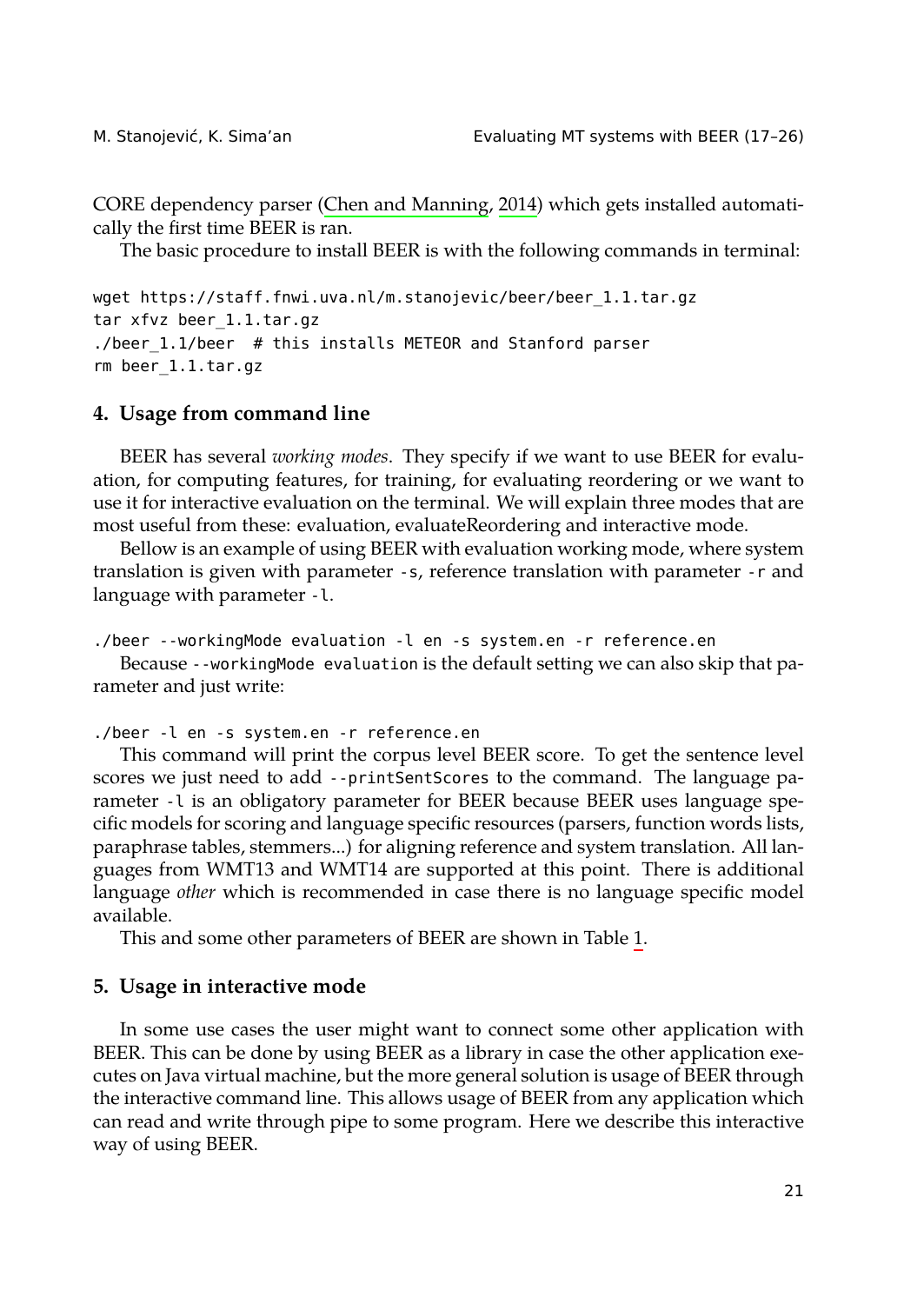| parameter            | useage                                         |
|----------------------|------------------------------------------------|
| $-1$                 | input language                                 |
| - S                  | system translation                             |
| $-r$                 | reference translations separated by column     |
| --printSentScores    | pritns BEER score for each sentence            |
| --printFeatureValues | prints feature values for each sentence        |
| $-$ -norm            | tokenizes the input using METEOR tokenizer     |
| --noLower            | stops BEER from lowercasing the input          |
| --noPunct            | excludes punctuation from evaluation           |
| --help               | prints these and some other parameters of BEER |

Table 1: Command line parameters of BEER

To start the interactive shell we need to set the working mode and the language for evaluation:

```
./beer --workingMode interactive -l other
```
When the interactive shell starts, we can type different commands for evaluation. To evaluate for a sentence level score we can type the following:

```
EVAL ||| system translation ||| reference 1 ||| reference 2
```
and then as output we should get the score for each reference translation. If we want only t[he best score out o](#page-8-2)f all references we just need to type EVAL BEST instead of EVAL. In case we need feature values, the format is the same but we use FACTORS command instead of EVAL. Finally, to exit it is enough to type EXIT.

# **6. Statistical testing of BEER scores using MultEval**

Usually it is not enough to know the final score of the system and whether it is better (or worse) than the baseline but also to know whether this difference is statistically significant. The tool that became quite popular for this task in MT community if Multeval (Clark et al., 2011) that has support for BLEU, TER and METEOR. With BEER we distribute the version of Multeval that contains a metrics module for BEER with the same interface as for the other metrics.

Here we describe how to use BEER with Multeval. Current implementation has no bugs that we are aware of, but it is relatively slow (it requires running in parallel and relatively large amount of RAM memory). This is likely to change soon.

Here is the command for running Multeval with BEER: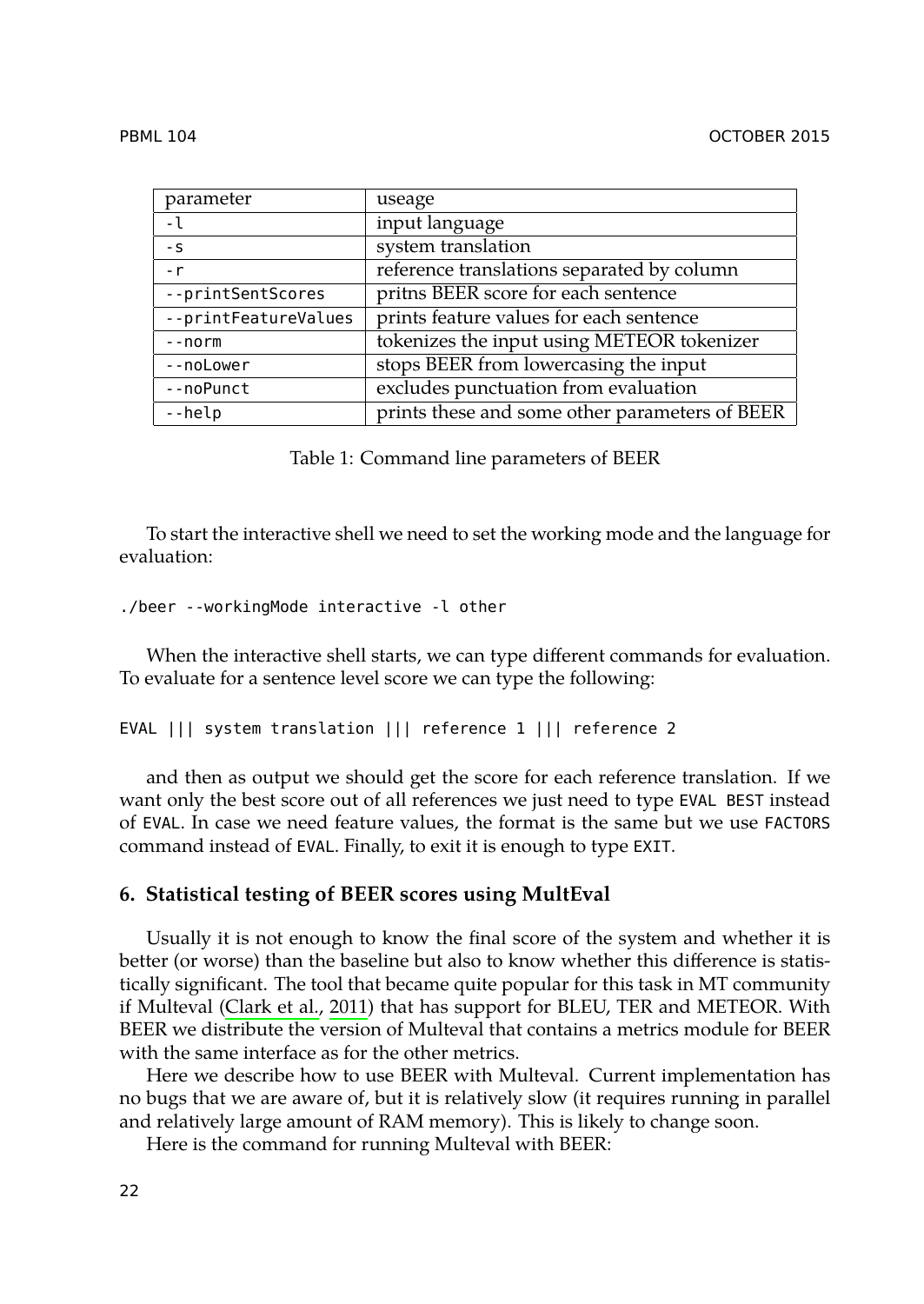```
./multeval eval --metrics beer \
               --beer.language en \
                --refs references.en \
                --hyps-baseline translations.en.*
```
Basically the only additional obligatory parameter is --beer.language, but other than that all other parameters are standard Multeval parameters.

# **7. Tuning Moses for BEER – beta**

BEER has support for tuning Moses (Koehn et al., 2007) systems parameters for higher BEER score. In principle all Moses optimization algorithms could be used, but we tested it only with *kbmira* (Cherry and Foster, 2012). For now, in order to add support for tuning Moses with BEER the user needs to recompile Moses by first adding files located in *src\_moses* of BEER installation into Moses directory and then compiling. In future releases we hope to add support for BEER in the standard Moses installation so this manual compilation would not be necessary.

When Moses is compiled with the necessary C++ files, tuning can be done in the same way as usual by calling *mert-moses.pl* [and by specifying BEE](#page-9-2)R parameters in --batch-mira-args in the following way:

```
perl $MOSES/scripts/training/mert-moses.pl \
  --batch-mira-args="--sctype BEER --scconfig beerDir:$BEER_DIR,
 beerLang:en,beerModelType:tuning,beerThreads:30" ...
```
With *beerDir* we specify where Moses can find the installation of BEER that it can use. Standard models that are trained for human correlation have heavy recall bias and they are not good for MT tuning. That is why BEER has models without this bias that perform much better for tuning (Stanojević and Sima'an, 2015). To specify that we want to use that kind of model we use parameter *beerModelType* [\(currently only](#page-8-0) En[glish is supported\) and](#page-9-0) *[beerLan](#page-9-0)g* tells [which language is](#page-8-1) [evalu](#page-8-1)ated.

### **8. Evaluating word order with PETs**

BEER is a full evaluation metric that scores translation by all ascpects (both fluency and adequacy). But sometimes we want to put more attention on the evaluation of ether adequacy or fluency. Evaluating adequacy can be pretty streightforward, which is not the case for evaluating fluency. Metrics that are more successful in fluency treat this problem as measuring distance between the permutation of words in system translation from the ideal permutation (Birch and Osborne, 2010; Isozaki et al., 2010). In Stanojević and Sima'an (2014b) evaluation over permutations was extended from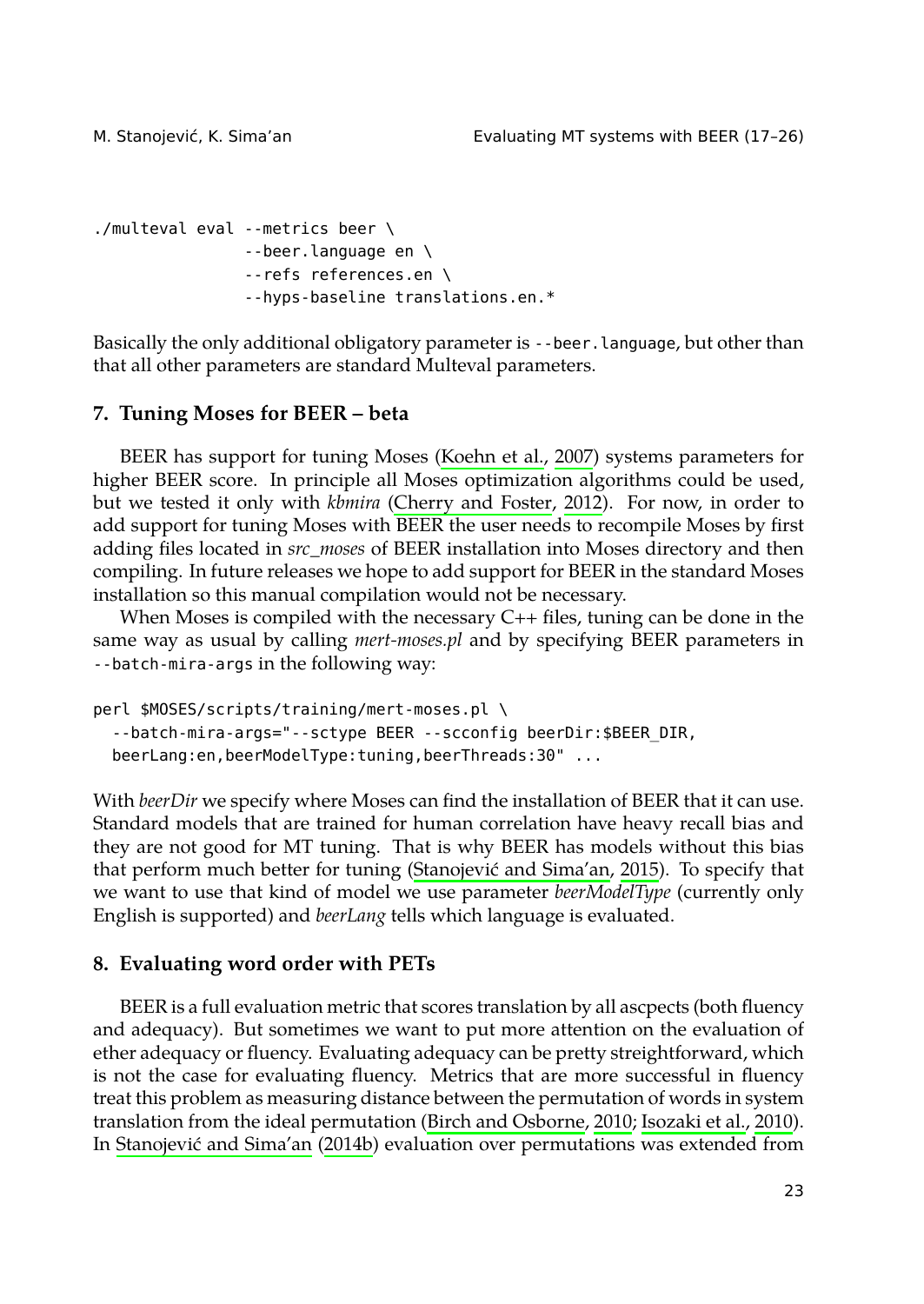<span id="page-7-0"></span>

| function            | origin                                          |
|---------------------|-------------------------------------------------|
| Kendall             | Birch and Osborne (2010); Isozaki et al. (2010) |
| Spearman            | Isozaki et al. (2010)                           |
| Ulam                | Birch et al. (2010)                             |
| Hamming             | Birch and Osborne (2010)                        |
| Fuzzy               | Talbot et al. (2011)                            |
| PETrecursiveViterbi | Stanojević and Sima'an (2014b)                  |
| PEFrecursive        | Stanojević and Sima'an (2014b)                  |

Table 2: Implemented ordering(*·*, *·*) functions

treating permutations as flat sequential structures to the hierarchical structures that better explain the reordering patterns.

In BEER installation, appart from standard trained BEER linear [mo](#page-7-0)dels, there is additionally an implmentation of the following interpolation of lexical and ordering score:

$$
score(s,r) = \alpha F_1(s,r) + (1-\alpha) \text{ ordering}(s,r) \tag{5}
$$

 $F_1$  is the lexical measure over unigrams and ordering( $\cdot$ , $\cdot$ ) is an ordering function over alignments (permutation) between words from system and reference translation. There are many implemented ordering(*·*, *·*) functions shown in Table 2.

We can do the scoring with the following command:

```
./beer --workingMode evaluateReordering \
      -alpha 0.5 \
       --reorderingMetric PEFrecursive \
      -l en -s system.en -r reference.en
```
Here α parameter is specified with --alpha and ordering(*·*, *·*) function with --reorderingMetric[. Other BEER parameters are m](https://github.com/stanojevic/beer)ostly the same.

### **9. Summary**

We have presented different ways in which BEER software can be used for evaluation and optimization of MT systems. We hope that this software package would increase usage of tunable metrics with state-of-the-art correlation with human judgment over standard metrics that are based on heuristics and usually perform badly on corpus and especially sentence level. BEER is licensed under GPL license and is available at https://github.com/stanojevic/beer.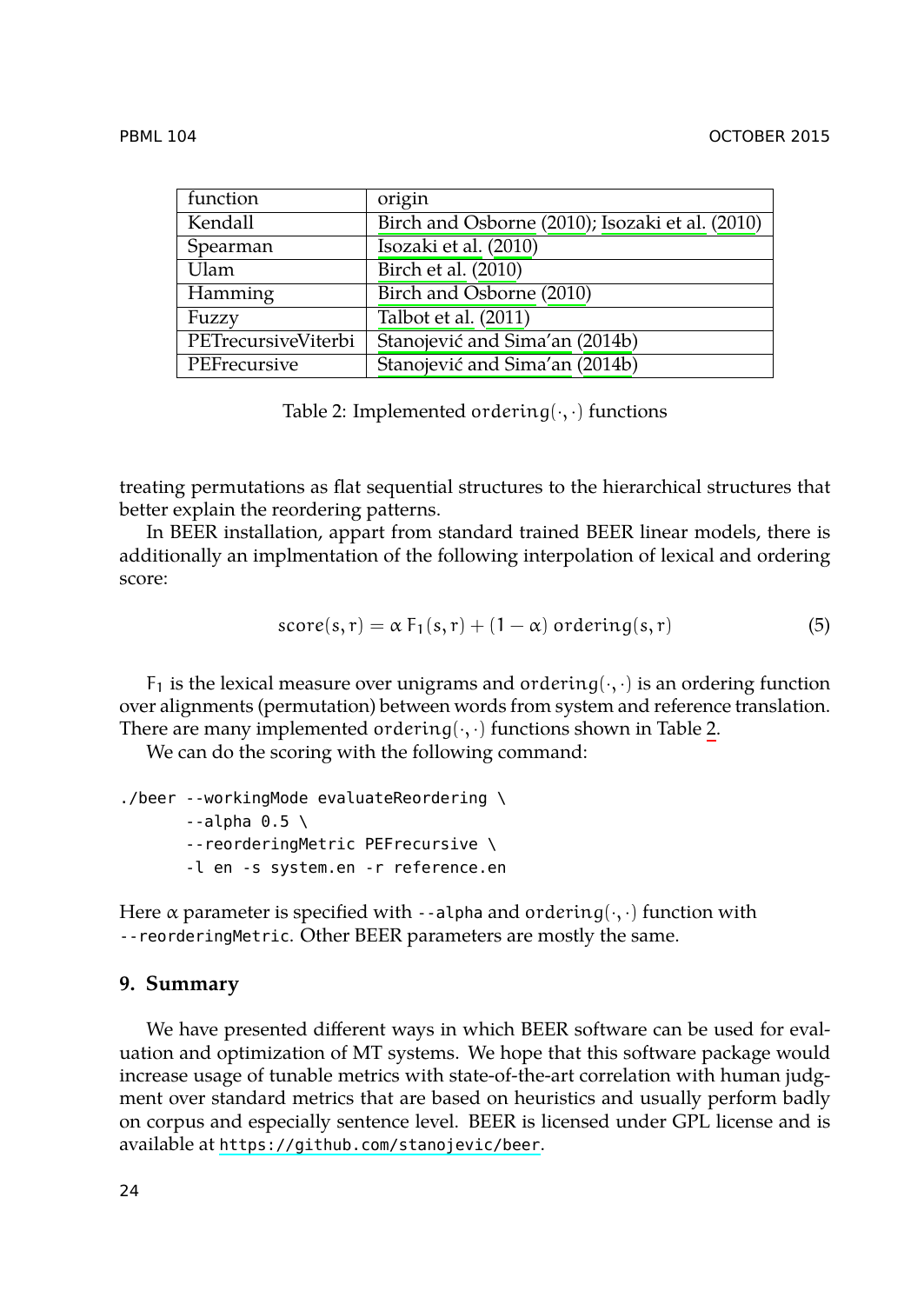<span id="page-8-1"></span>

# **Acknowledgements**

This work is supported by STW grant nr. 12271 and NWO VICI grant nr. 277-89-002.

# <span id="page-8-3"></span>**Bibliography**

- Birch, Alexandra and Miles Osborne. LRscore for Evaluating Lexical and Reordering Quality in MT. In *Proceedings of the Joint Fifth Workshop on Statistical Machine Translation and MetricsMATR*, pages 327–332, Uppsala, Sweden, July 2010. Association for Computational Linguistics. URL http://www.aclweb.org/anthology/W10-1749.
- <span id="page-8-2"></span>Birch, A., M. Osborne, and P. Blunsom. Metrics for MT evaluation: evaluating reordering. *Machine Translation*, pages 1–12, 2010. ISSN 0922-6567.
- Chen, Danqi and Christopher D Manning. A Fast and Accurate Dependency P[arser using Neu](http://dl.acm.org/citation.cfm?id=2002736.2002774)ral Networks. In *[Empirical Methods in Na](http://dl.acm.org/citation.cfm?id=2002736.2002774)tural Language Processing (EMNLP)*, 2014.
- Cherry, Colin and George Foster. Batch Tuning Strategies for Statistical Machine Translation. In *Proceedings of the 2012 Conference of the North American Chapter of the Association for Computational Linguistics: Human Language Technologies*, NAACL HLT '12[, pages 427–436, Strouds](http://doi.acm.org/10.1145/1656274.1656278)[burg, PA, USA, 2012. A](http://doi.acm.org/10.1145/1656274.1656278)ssociation for Computational Linguistics.
- <span id="page-8-0"></span>Clark, Jonathan H., Chris Dyer, Alon Lavie, and Noah A. Smith. Better Hypothesis Testing for Statistical Machine Translation: Controlling for Optimizer Instability. In *Proceedings of the 49th Annual Meeting of the Association for Computational Linguistics: Human Language Technologies: Short Papers - Volume 2*, HLT '11, pages 176–181, Stroudsburg, PA, USA, 2011. Association for Computational Linguistics. ISBN 978-1-932432-88-6. URL http://dl.acm. org/citation.cfm?id=2002736.2002774.
- Ha[ll, Mark, Eibe Frank, Geoffrey Holmes, Bern](http://dl.acm.org/citation.cfm?id=1870658.1870750)hard Pfahringer, Peter Reutemann, [and Ian H.](http://dl.acm.org/citation.cfm?id=1870658.1870750) Witten. The WEKA Data Mining Software: An Update. *SIGKDD Explor. Newsl.*, 11(1):10–18, Nov. 2009. ISSN 1931-0145. doi: 10.1145/1656274.1656278. URL http://doi.acm.org/10. 1145/1656274.1656278.
- Herbrich, Ralf, Thore Graepel, and Klaus Obermayer. Support Vector Learning for Ordinal Regression. In *In International Conference on Artificial Neural Networks*, pages 97–102, 1999.
- Isozaki, Hideki, Tsutomu Hirao, Kevin Duh, Katsuhito Sudoh, and Hajime Tsukada. Automatic Evaluation of Translation Quality for Distant Language Pairs. In *Proceedings of the 2010 Conference on Empirical Methods in Natural Language Processing*, EMNLP '10, pages 944–952, Stroudsburg, PA, USA, 2010. Association for Computational Linguistics. URL http://dl. acm.org/citation.cfm?id=1870658.1870750.
- Koehn, Philipp, Hieu Hoang, Alexandra Birch, Chris Callison-Burch, Marcello Federico, Nicola Bertoldi, Brooke Cowan, Wade Shen, Christine Moran, Richard Zens, Chris Dyer, Ondřej Bojar, Alexandra Constantin, and Evan Herbst. Moses: Open Source Toolkit for Statistical Machine Translation. In *Proceedings of the 45th Annual Meeting of the ACL on Interactive Poster and Demonstration Sessions*, ACL '07, pages 177–180, Stroudsburg, PA, USA, 2007. Association for Computational Linguistics.
- Macháček, Matouš and Ondřej Bojar. Results of the WMT14 Metrics Shared Task. In *Proceedings of the Ninth Workshop on Statistical Machine Translation*, pages 293–301, Baltimore, Maryland,